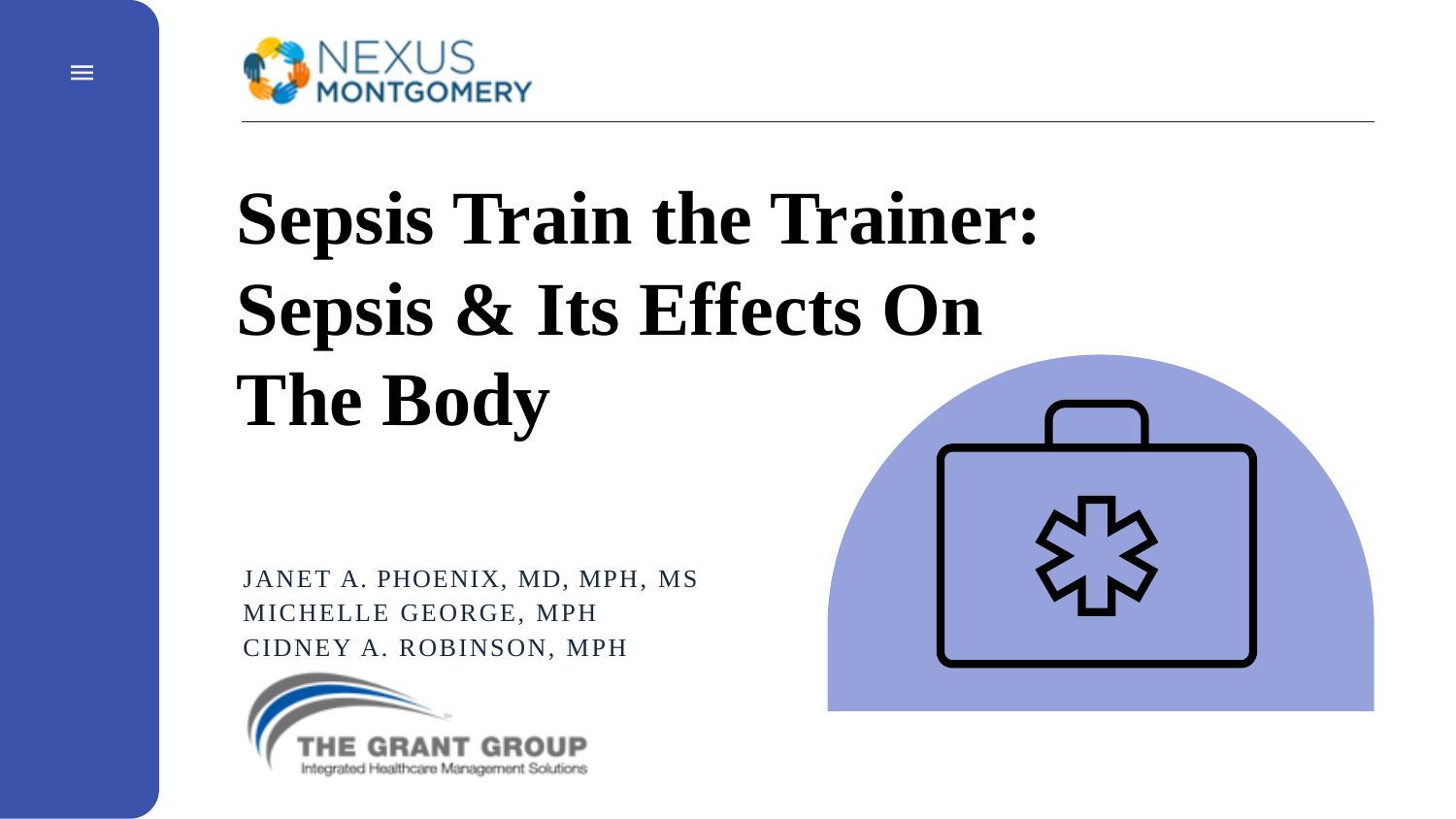**Anyone can get an infection, and any infection can lead to sepsis. However, there are some people more at risk than others.**

- Chronic medical conditions like HIV, diabetes, lung disease, kidney disease
- Older Adults aged 65+
- Immunosenescence
- People with cognitive impairment
- People with weakened immune systems
- People with cancer
- Sepsis survivors
- Hospitalized patients

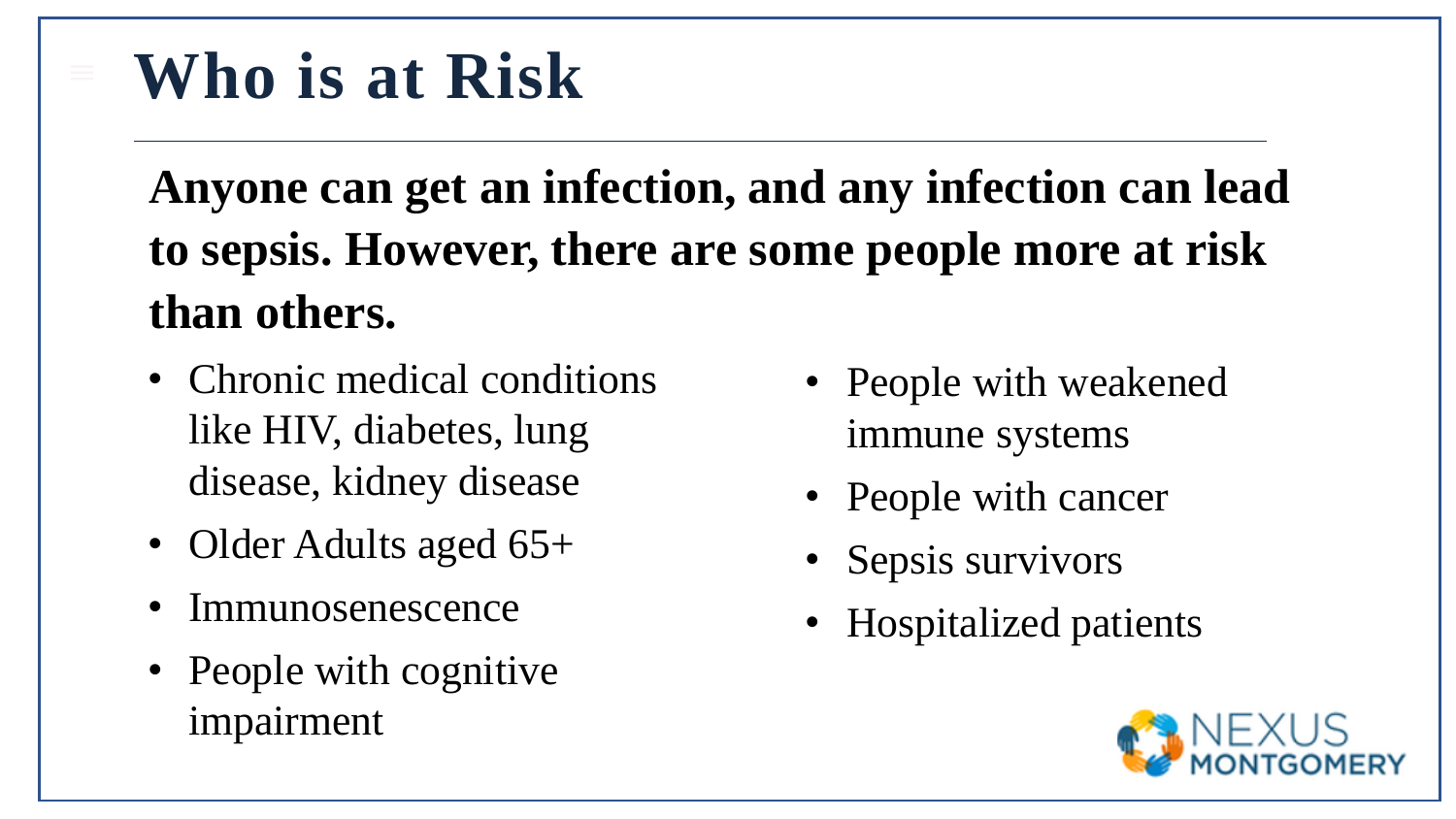### **Most Common infections leading to Sepsis**

- Pneumonia
- Urinary Tract Infections
- Gastrointestinal Infections
- Skin and Soft Tissue Infections

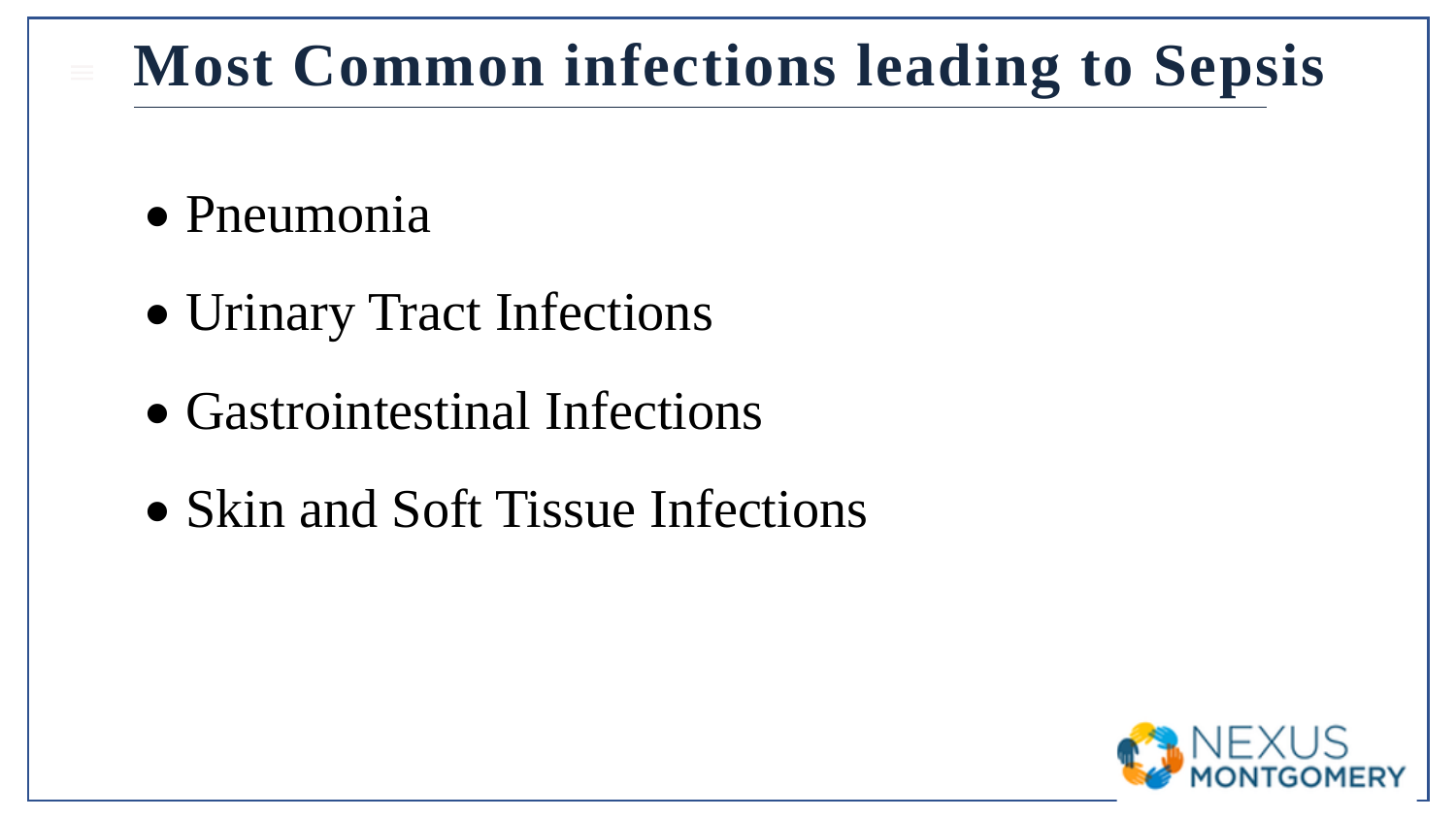#### **Most Common Organisms Causing Sepsis**

- Staphyloccus
- E. Coli
- Streptococcus

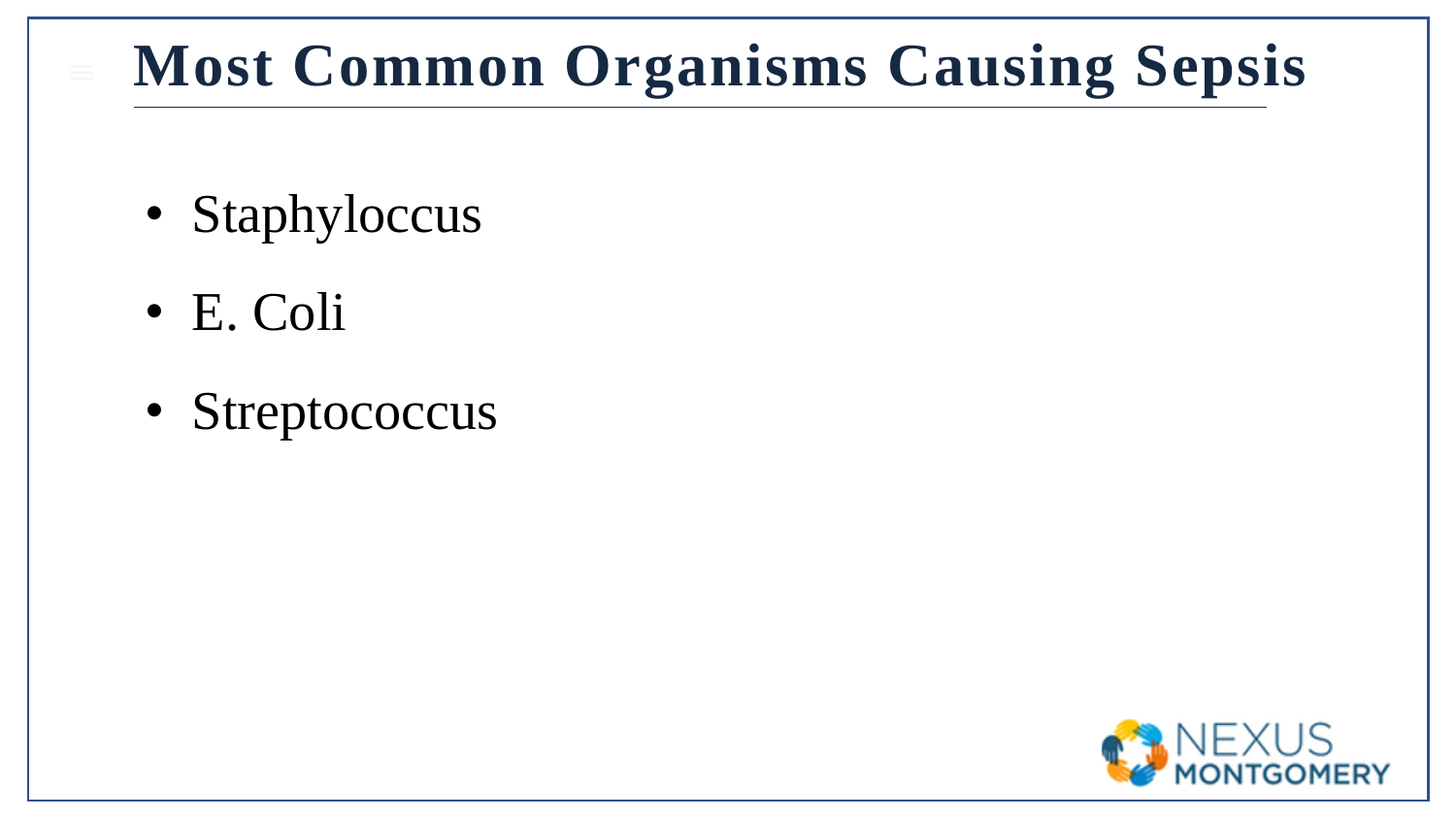#### **Without prompt treatment sepsis can lead to:**



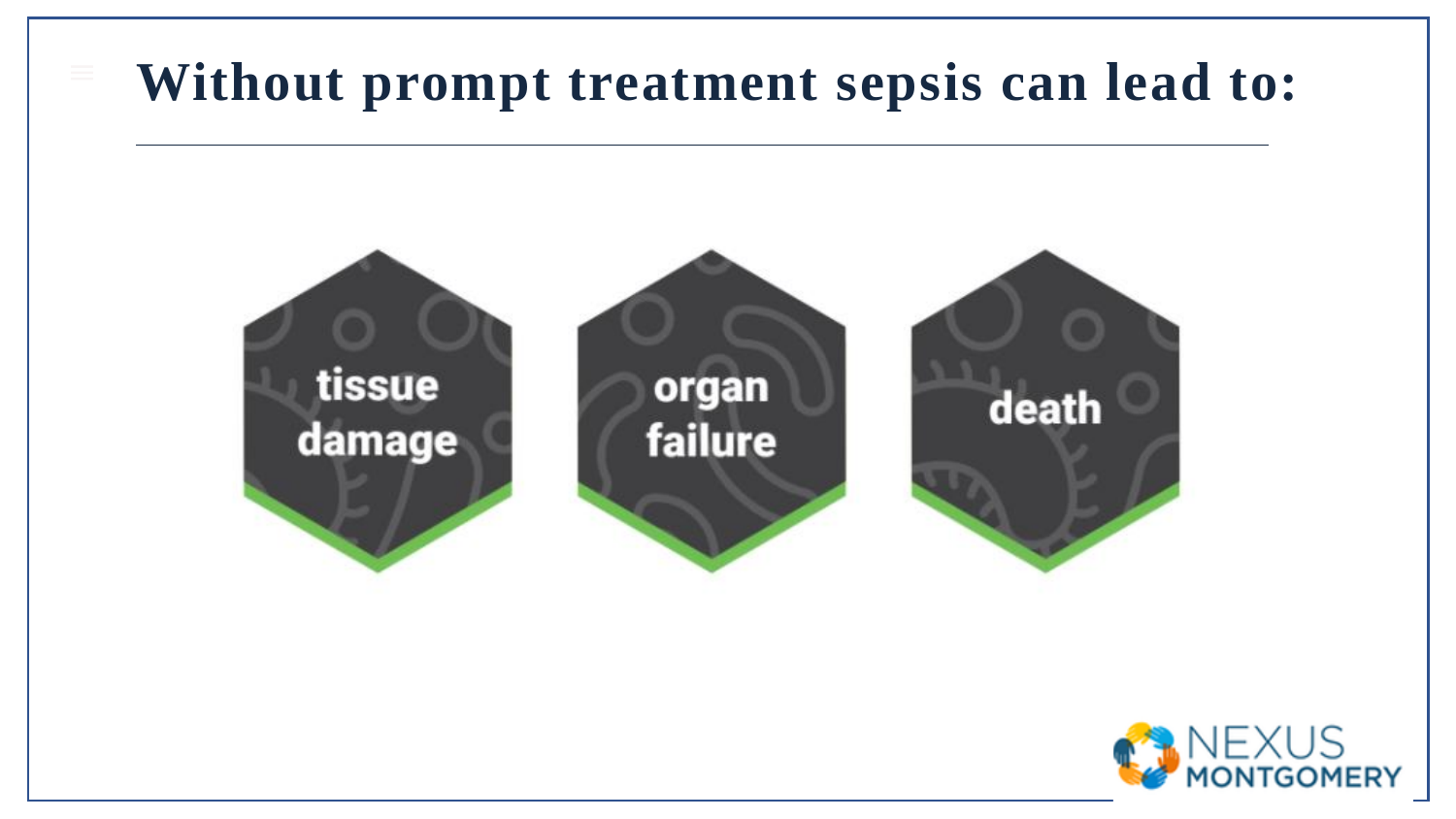## **Being a survivor of Sepsis is a Risk Factor for Sepsis**

- **Physical and psychological effects on sepsis survivors can leave a** devastating impact on quality of life after sepsis;
- **Effects can include cognitive and functional impairments; increased** risk of hospital readmission; increased risk of mortality
- More than 50% of survivors of sepsis experience these effects
- Sepsis survivors have residual immunosuppression in sepsis survivors
- This contributes to risk of reinfection, not only of sepsis, but of other recurrent infections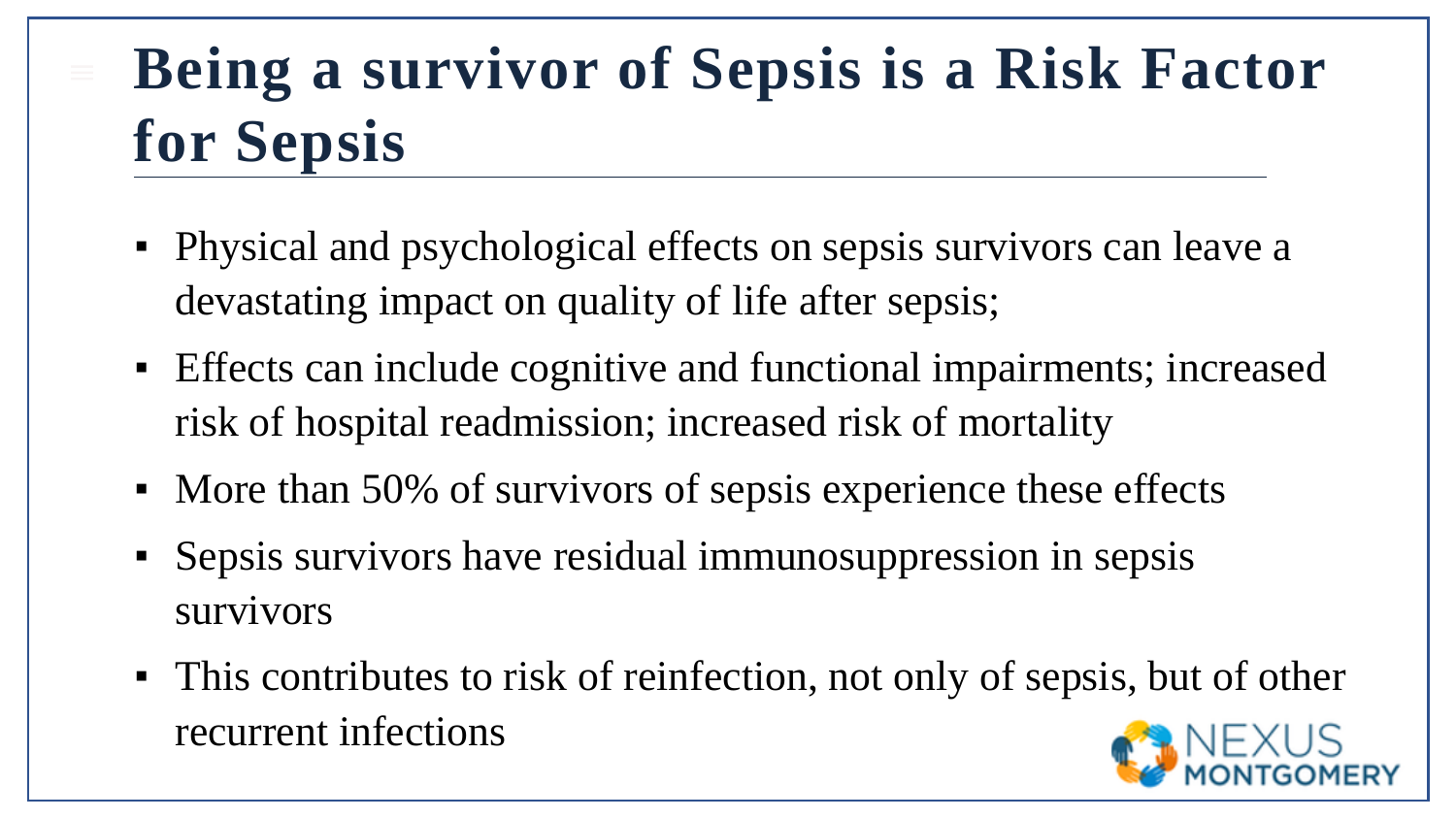# **What is sepsis?**

- **"Life-threatening organ dysfunction caused by a dysregulated host response to infection."**
- Sepsis is the body's extreme reaction to an infection. It happens when a current infection triggers a chain reaction throughout your body that can have deadly results (cytokine storm)
- Sepsis starts with infection.
- If this infection is not recognized and treated promptly it can lead to sepsis
- Sepsis is a medical emergency and is life threatening
- Without timely treatment sepsis can lead to organ failure and death
- **This is often referred to as Septic Shock.**

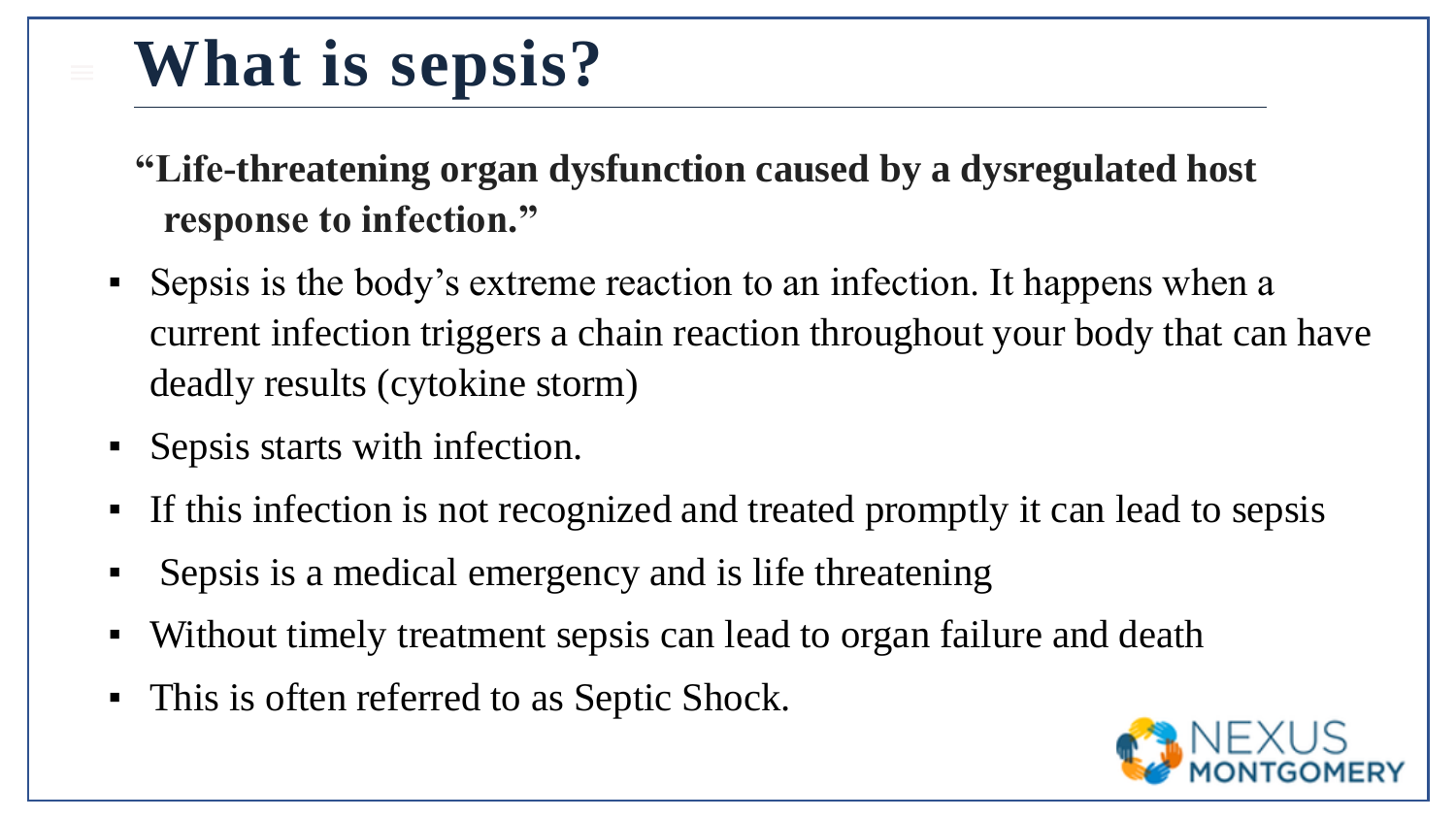# **How does the Immune System react during Sepsis?**

- The immune system mobilizes infection fighting cells.
- Some are local in the tissue that is injured or at the site of infection.
- Some travel there through the blood
- Those that travel leave the blood vessels to get to the infection site.

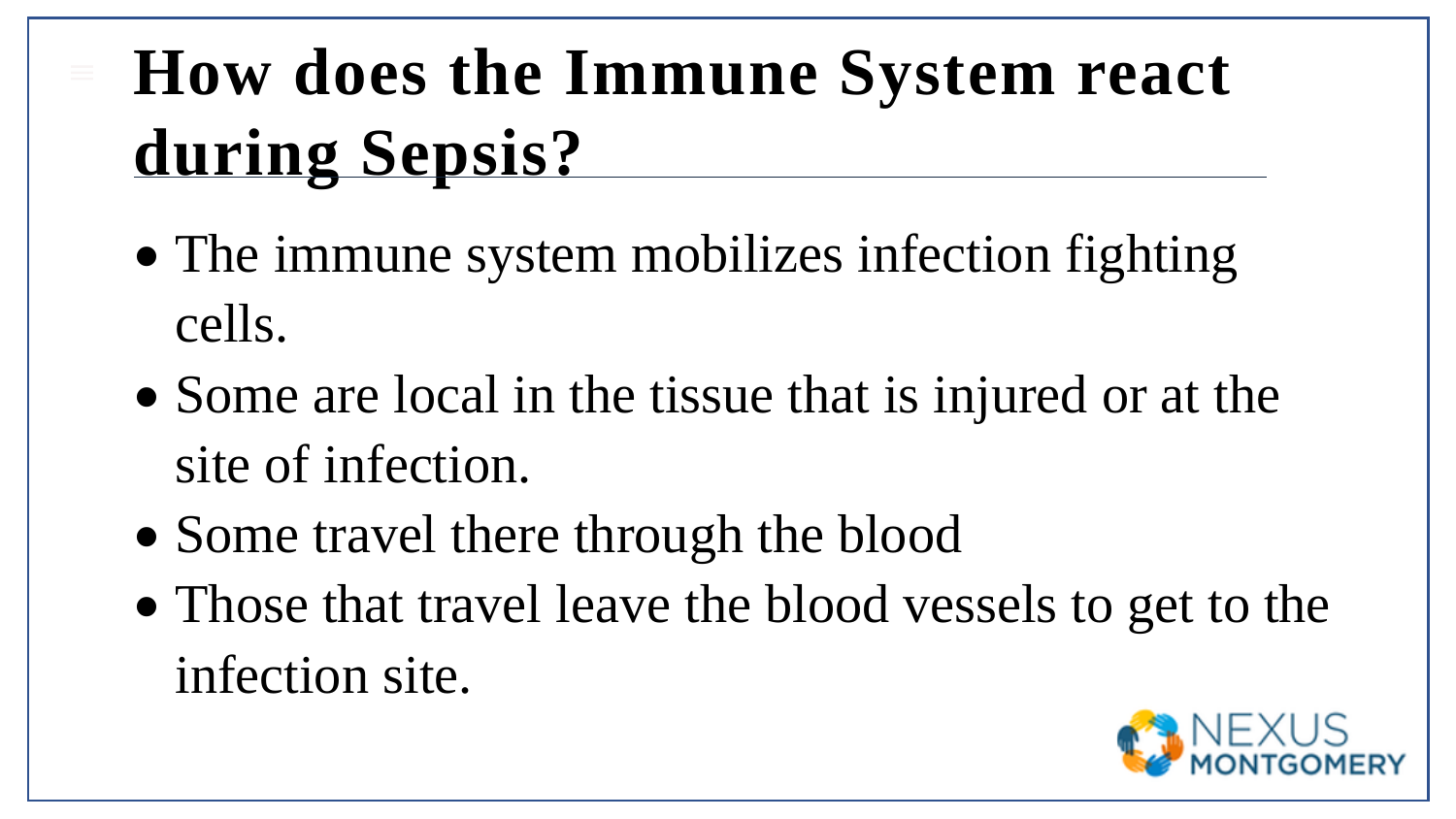# **How does the Immune System react during Sepsis?**

- There can be local tissue damage that occurs as the infection is being fought.
- Blood vessels typically dilate and can later form small clots.
- These clots are the body's attempt to wall of the infection and keep it from spreading.

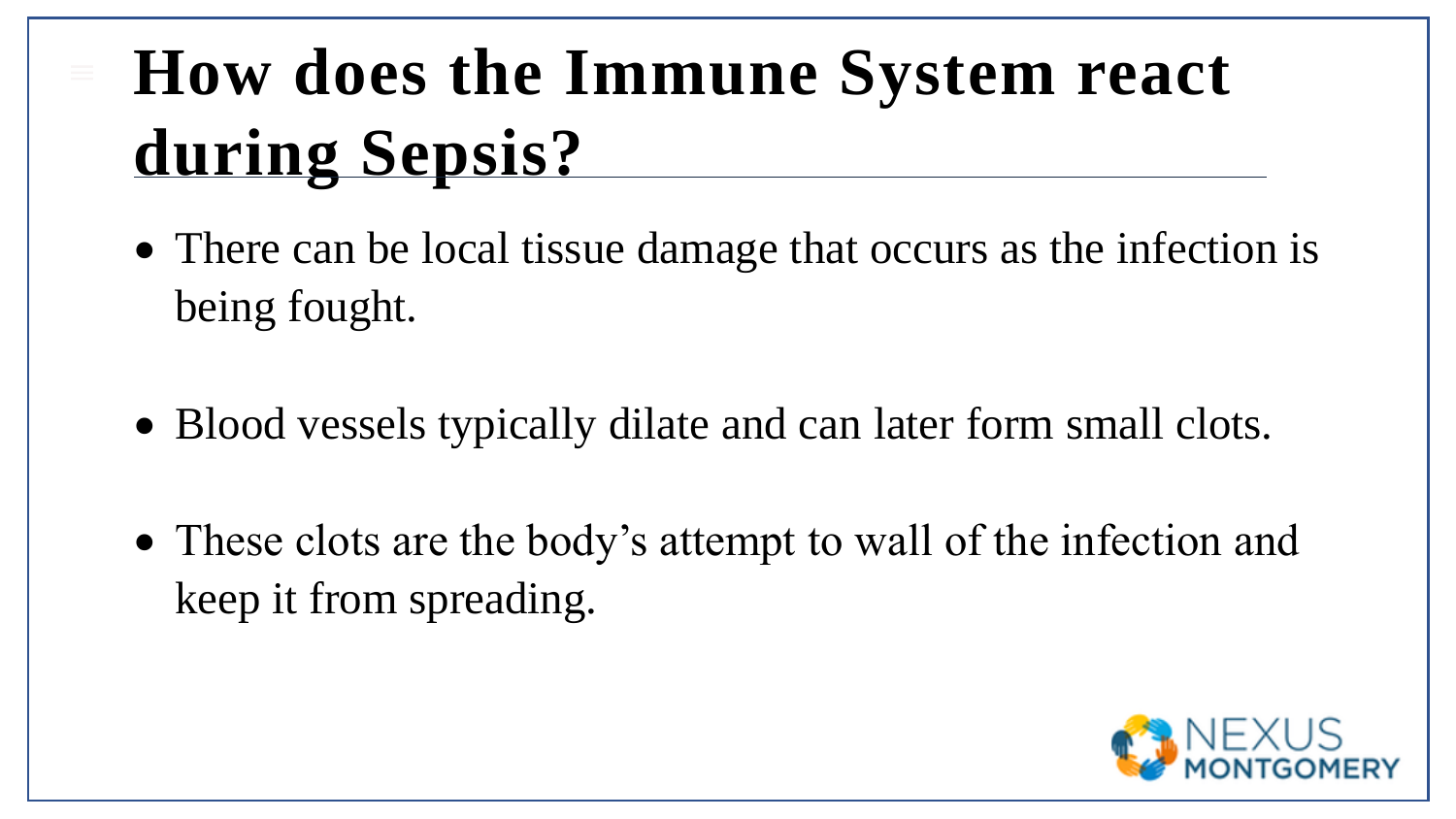

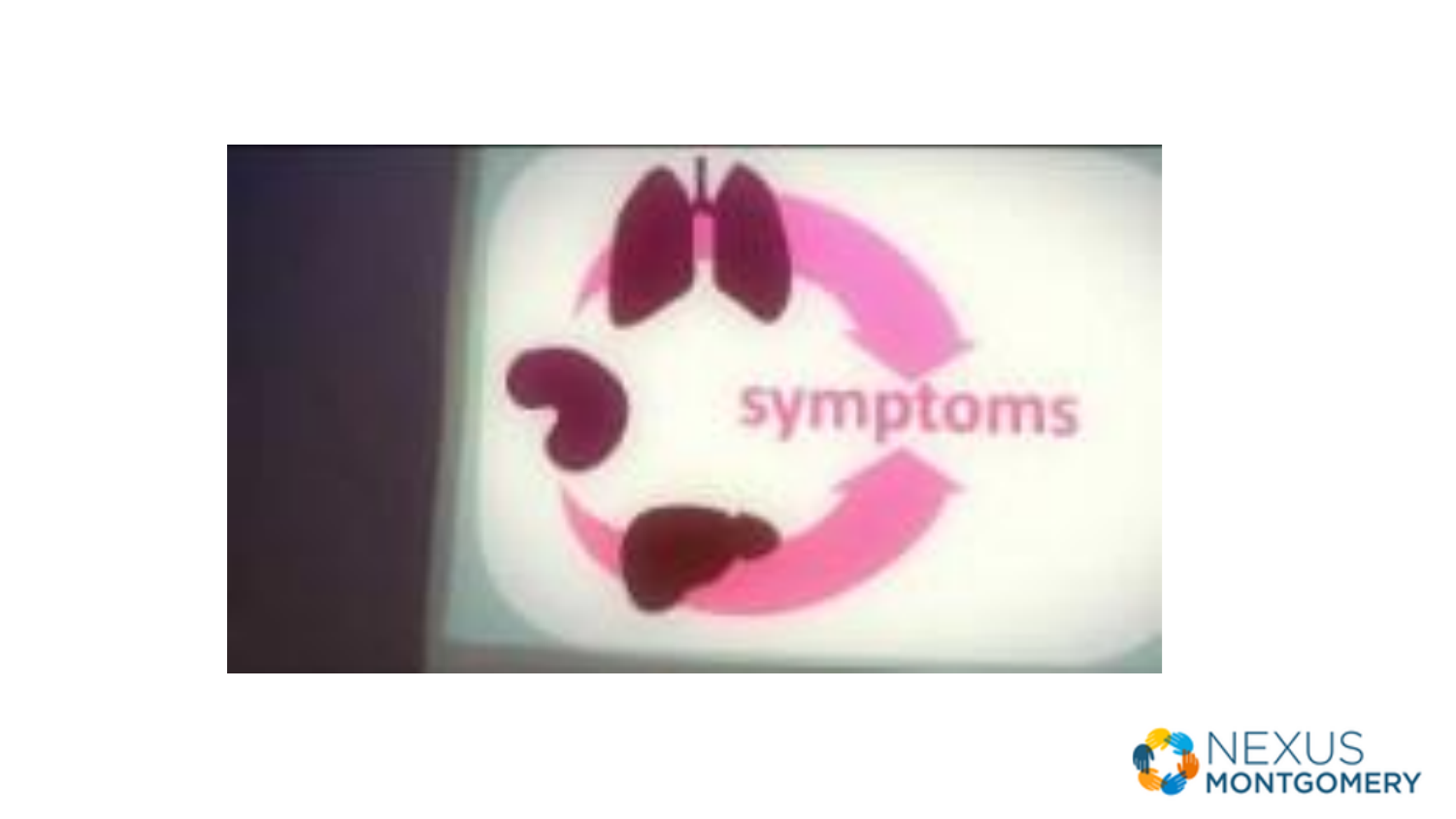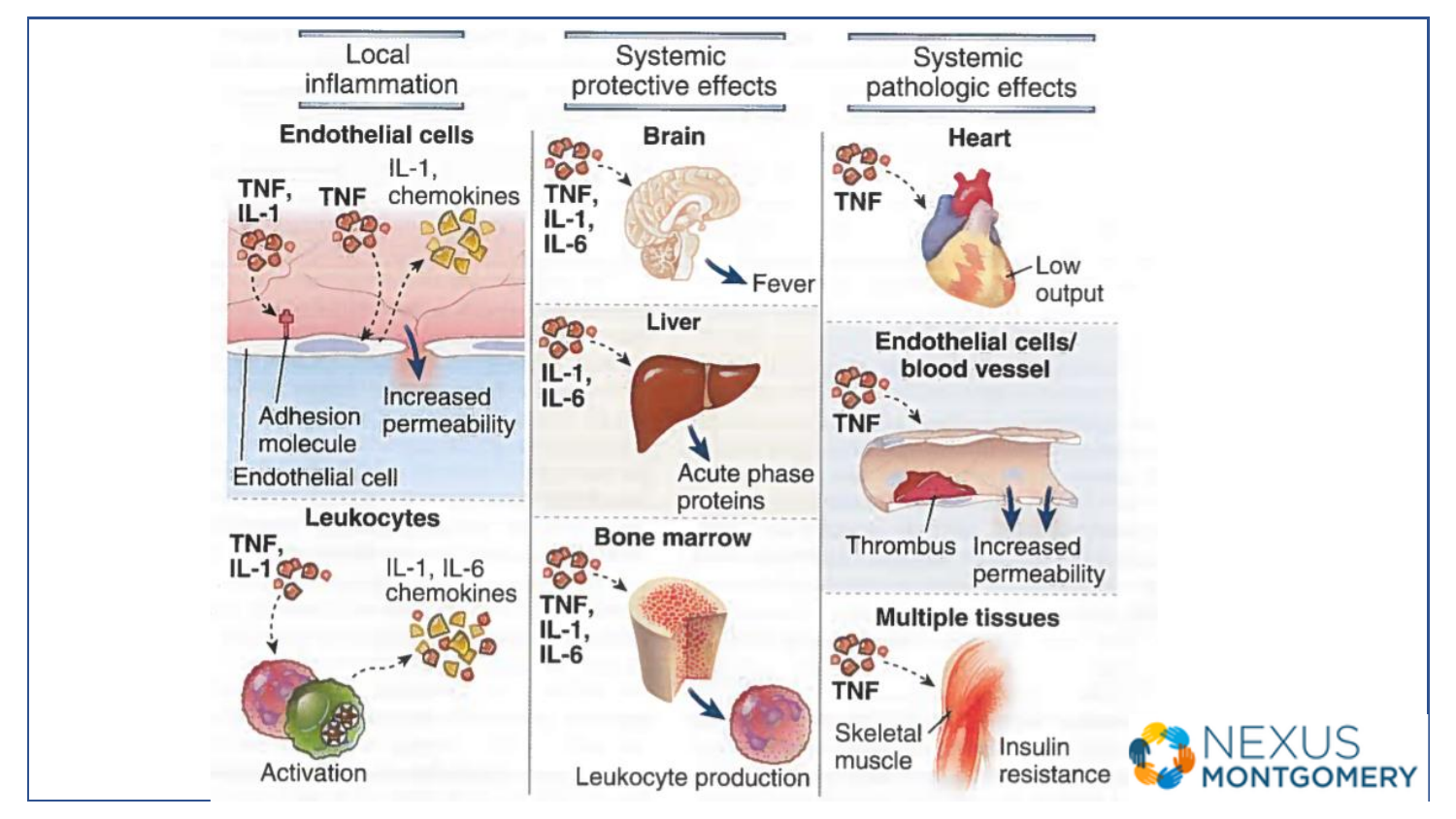